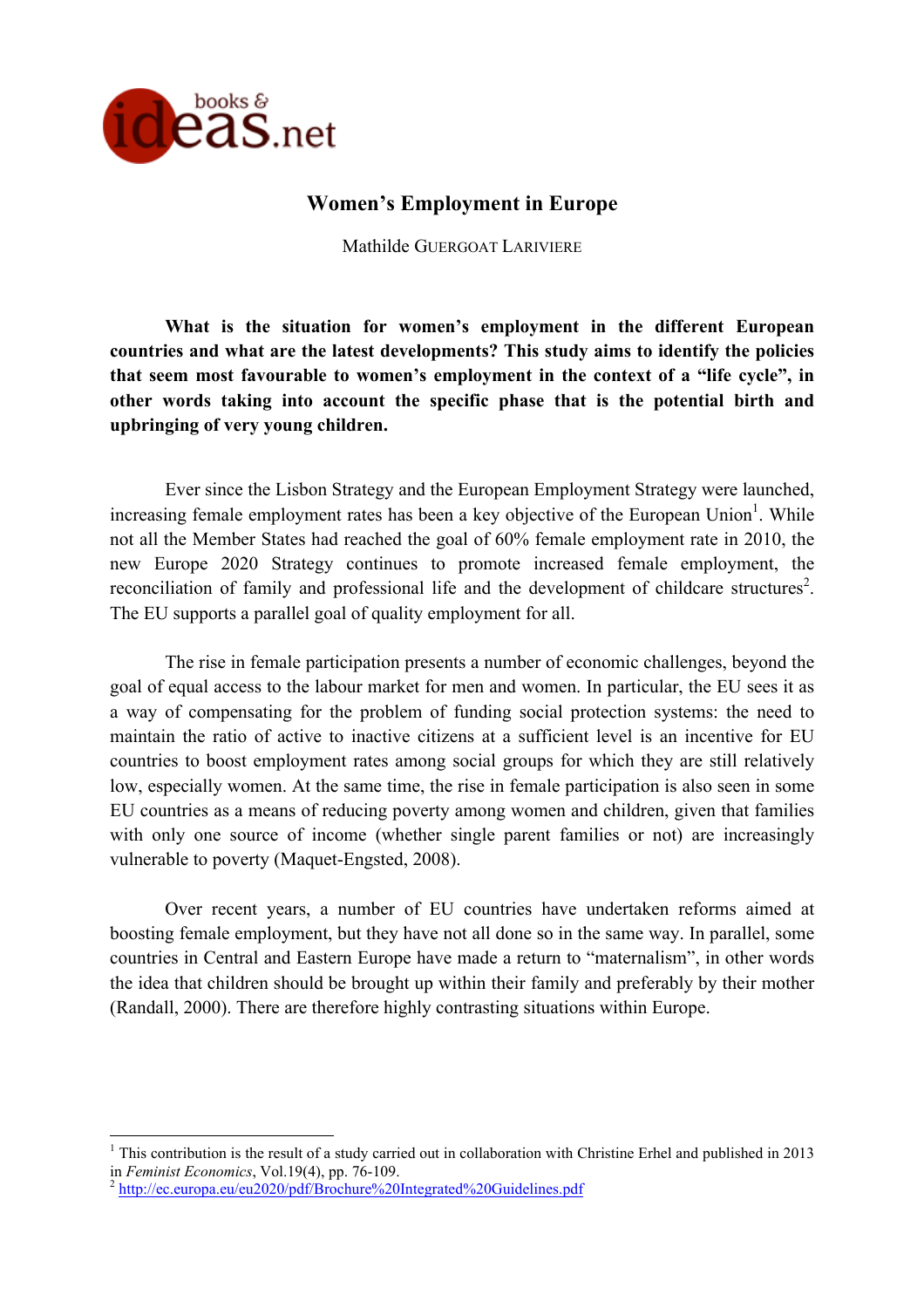## **What are the "models" of women's employment in the enlarged EU?**

Despite a steep rise in female employment rates in Europe over recent decades, the EU Member States continue to be marked by major disparities with regard to female participation in the labour market. Their levels of employment in 2011 ranged from 41% in Malta, 45% in Greece, 70.5% in Denmark and reached 72% in Sweden. At the same time, the proportion of employed women who were working part-time was also very unequal: the rate rarely surpassed 10% in Central and Eastern European countries (CEE), fluctuated at around 40% in the Continental countries and the UK, and was close to 75% in the Netherlands.

There are also significant variations with regard to public policy on women's employment in Europe, where the development of childcare services and the length of parental leave granted vary greatly (see figure 1). The EU countries are characterised by varying institutional arrangements, and this is further reinforced by the accession of the new Member States in 2004 and 2007. The distinction between the different European models illustrates the "institutional complementarity" that can be found in each group of countries. In other words, it is only by taking into account all of the institutions that are in place (policy on childcare, parental leave, childcare costs) that the situation can be understood – far better than by studying in isolation each policy implemented within the countries.

## **Different types of childcare and parental leave**

Children can be cared for in different types of childcare structures. The EU-SILC database (European Union – Survey on Income and Living Conditions), used for this study, distinguishes five categories of childcare: compulsory education (starting between the age of 5 and 7 depending on the country); pre-school education (generally for children from the age of 3); childcare at centre-based services; childcare at day-care centres (such as a nursery); childcare by a professional carer at the home of the child or the carer (for example by a childminder); and finally unpaid childcare provided by grandparents or other members of the household, relatives, friends or neighbours. Apart from compulsory education, which affects no children under the age of 3 in Europe, some types of childcare such as pre-school education or centre-based services may affect children from the age of 2.5 or even the age of 2 in some countries. In order to take this situation into account, this study distinguishes three main possible types of childcare for children aged under 3:

*-* **public childcare** including pre-school education, childcare at centre-based services and childcare at day-care centres (nurseries, etc.);

*-* **private childcare** representing childcare by a professional childminder at the child's home or the childminder's home;

*-* **informal childcare** representing unpaid care by grandparents, other household members, relatives, friends or neighbours.

Formal childcare, as opposed to informal childcare, is composed of all types of childcare involving paid carers (both public and private care).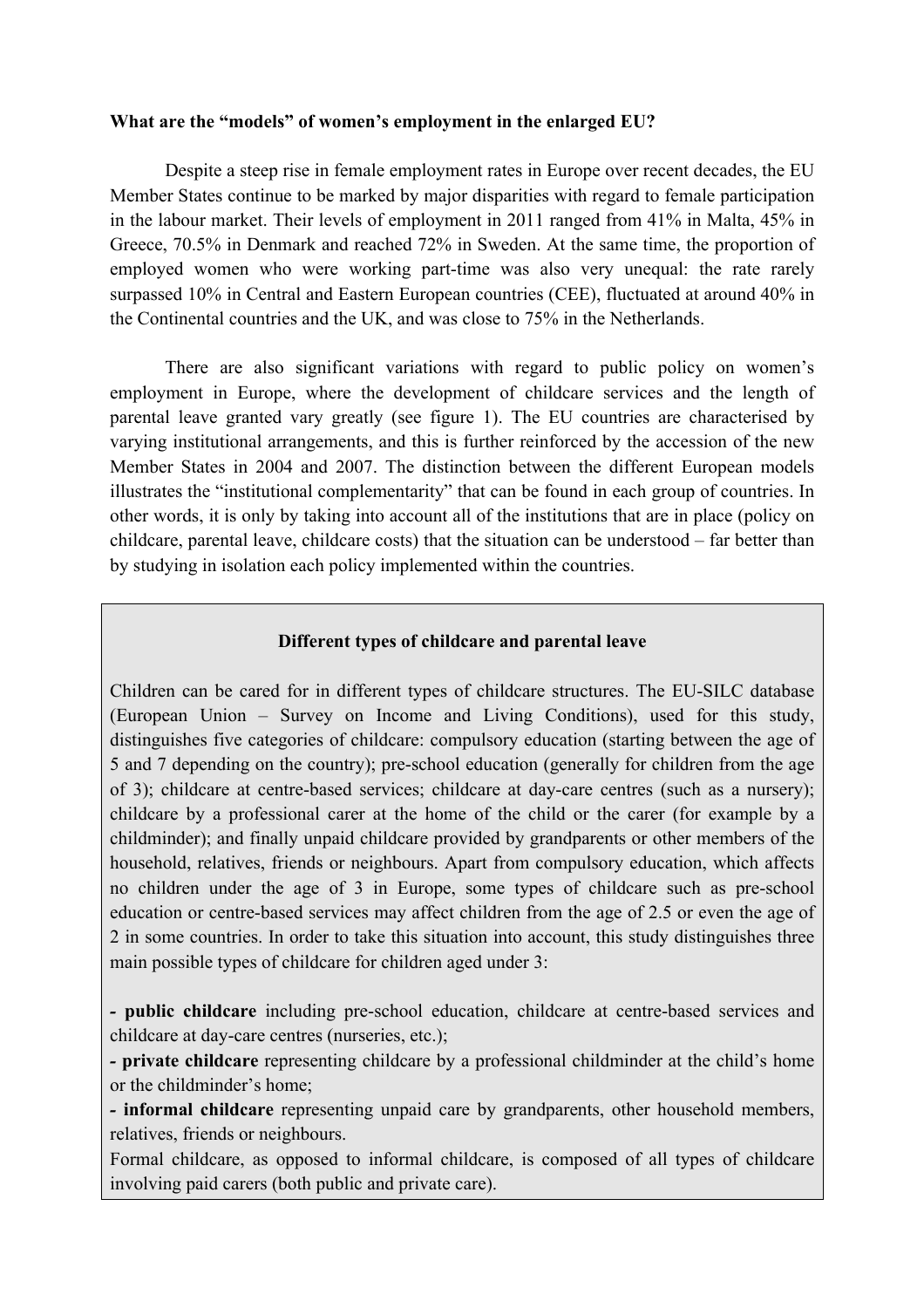Two indicators of parental leave are also used in this study. Those indicators are calculated by the OECD (Family Database) in order to propose comparable measures of parental leave – paid and unpaid – granted to women after childbirth in the different OECD countries. The first indicator, which shall be referred to as "paid leave", corresponds to the length of leave (maternity leave and potentially paternity leave) paid at 100% of the salary in full-time equivalent for women (measured in weeks). The "maximum leave" corresponds to the maximum length of leave for women after childbirth whether paid or not (measured in weeks).

In the Northern European countries (Denmark, Sweden, Finland, Norway, Iceland), the model of the dual full-time earner couple is dominant. The State invests heavily in formal childcare structures (particularly public) and does little to promote prolonged leave (except in Finland). In Continental countries (Germany, France, Austria, Netherlands, Belgium and Luxembourg) and Anglo-Saxon countries (UK and Ireland), there is mostly a "male breadwinner" model modified by women's part-time work. The development of part-time work is slightly more marked in the Anglo-Saxon countries (and significantly so in the Netherlands) than in the Continental countries where it is often involuntary (particularly in France)<sup>3</sup>. The types of childcare used are more diverse in these two models: the parents of young children make use of formal childcare (public and private) but also informal. The diversity of the types of care chosen is related to the more diverse types of female employment. Around 40% of women work part-time and the rest full-time, which leads them to make different choices as regards types of childcare. The countries where these models prevail therefore have aspects in common but differ greatly when it comes to childcare costs, which makes full-time work more difficult for women in Anglo-Saxon countries. In this regard once again, the Netherlands is much closer to the UK and Ireland than to the other Continental countries. The Southern countries (Italy, Spain, Portugal, Greece, Malta) represent the "male breadwinner" model in its original version, albeit with some disparities<sup>4</sup>. More than half of women do not work in Italy or Greece, with this proportion being slightly lower in Spain following the very high rise in female employment rates recorded over the past twenty years. Part-time employment is poorly developed for women and very often involuntary. Maternity and parental leave is limited, and therefore women with young children have two basic options: withdrawing from the labour market (with no financial compensation through leave) or informal childcare (and to a lesser degree public childcare).

Finally, the CEE countries – where female employment rates are average but part-time work is very underdeveloped – give prolonged periods of unpaid leave to women as a way of responding to the issue of care for very young children. Women in this model therefore withdraw from the labour market for a period of up to three years.

<sup>!!!!!!!!!!!!!!!!!!!!!!!!!!!!!!!!!!!!!!!!!!!!!!!!!!!!!!!!!!!</sup> <sup>3</sup> Involuntary part-time work is measured by Eurostat as the proportion of people working part-time who state they have not found full-time work. In the case of women, one may also consider this definition to be too narrow, because the lack of childcare structures may also be a constraint forcing them into part-time work.

<sup>&</sup>lt;sup>4</sup> Portugal in particular holds its own place in this group: it is distinguished by its higher rates of female and maternal employment, more private childcare and less informal care.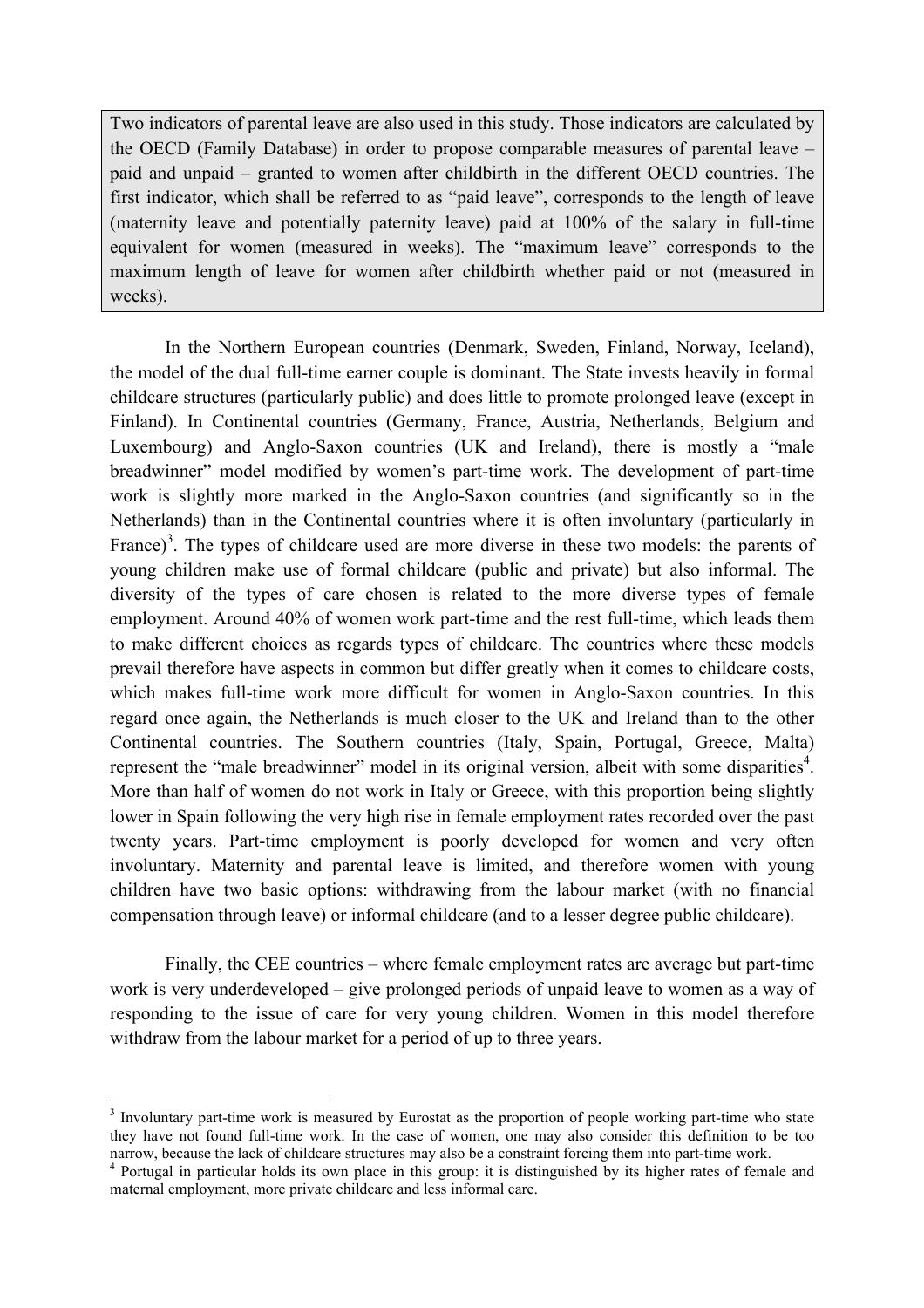

## **Figure 1: A comparison of the situations in EU countries<sup>5</sup>**

Sources: EU-SILC, 2007 (Eurostat), Family Database, 2007 (OCDE)

In comparison with the former EU-15 countries, their policies remain centred around the prevalence of women's withdrawal from the labour market following childbirth, as can be seen from the length of leave (paid leave and maximum length). Childcare structures are very clearly under-developed in relation to the other EU countries. Only Slovenia and, to a lesser extent, the Baltic countries have higher rates of formal childcare use. The number of care structures for young children has in fact declined somewhat in the CEE countries over the last two decades (Plantenga and Remery, 2009). The fall of the Soviet regime brought about a drastic reduction in funding for public care structures, which has been made up for by lengthened maternity and parental leave.

### **"Evolving" models**

!!!!!!!!!!!!!!!!!!!!!!!!!!!!!!!!!!!!!!!!!!!!!!!!!!!!!!!!!!!

Beyond this panorama of national models for women's employment, some reform trends are being implemented and continue to modify the balance of each individual country. The countries of Eastern Europe in particular are following fairly diverse paths of reform. National Reform Programmes, which report on the implementation of employment guidelines decided at EU level, as well as recent national OECD reports, provide information on the

 $5$  The first five indicators are rates of employment (as a %); the indicators for leave are lengths of time expressed in weeks; the net cost of childcare is expressed as a % of average income for a dual full-time earner couple earning 167% of the average monthly income; the indicators for childcare are indicators of the use of different types of childcare for children under the age of 3.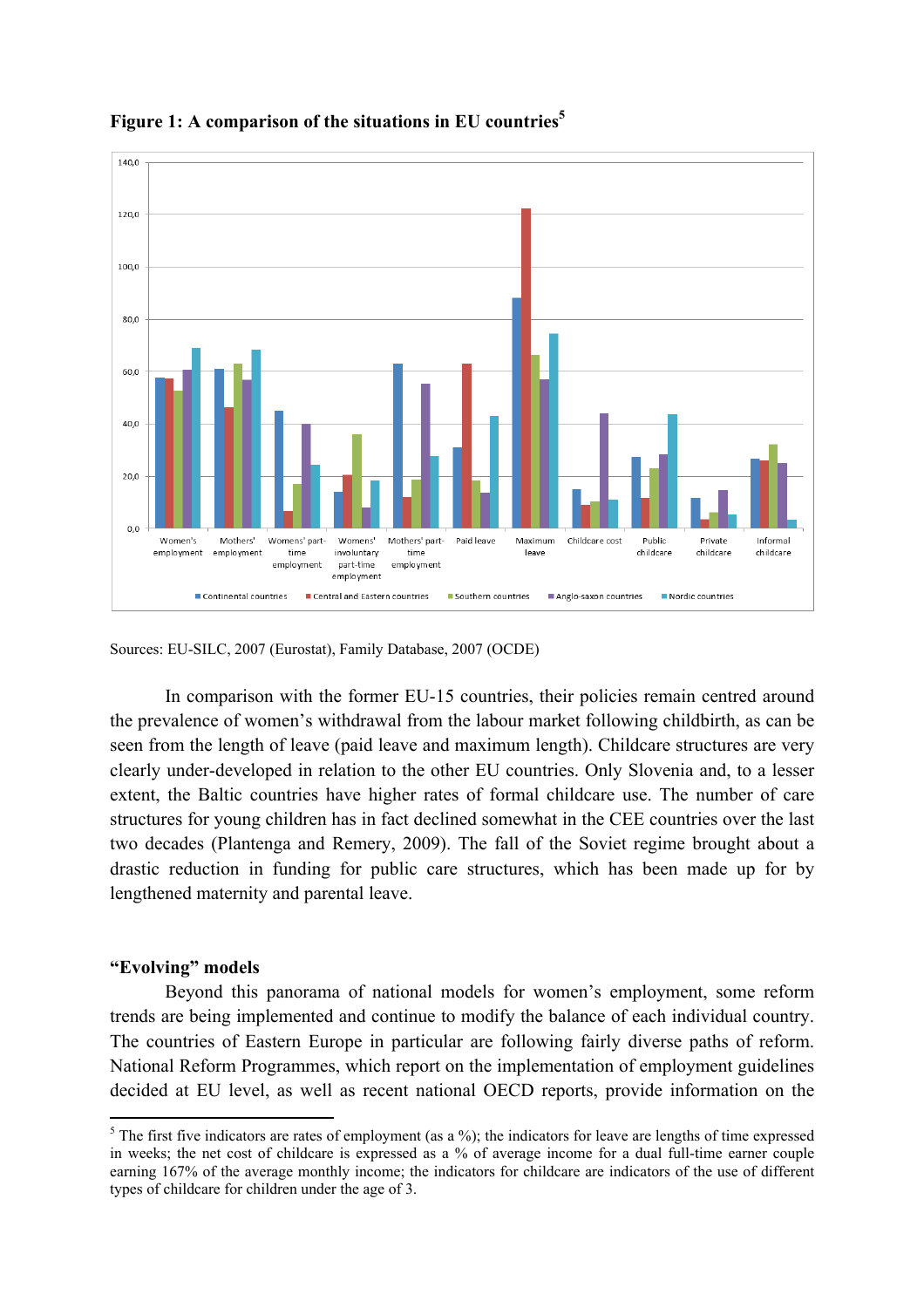direction being taken in each country<sup>6</sup>. Several tendencies are becoming apparent which seem to be in line with the conclusions proposed by Plantega and Remery (2009). In some Eastern countries, the issue of developing childcare structures is considered to be of little importance, or quite simply ignored (Poland) in so far as the key objective of women's employment policies consists in promoting maternal care of young children (Czech Republic, Slovakia). The CEE countries that are trying to make up for the lack of childcare measures are doing so particularly through a variety of incentives to develop private care structures. Thus, some countries (Czech Republic, Slovenia) are planning to develop part-time employment (through employer subsidies) or mixed "formal-informal" types of care. Awarding tax breaks and "family friendly" labels (Slovenia, Latvia, Czech Republic) is also intended to encourage companies to develop childcare systems for employees through direct or subcontracted services. Latvia and Hungary, where the impact of maternity on women is among the highest, are also trying to improve conditions so that mothers who have taken career breaks may rejoin the labour market. However, the CEE countries are not the only nations where female employment policies are continuing to evolve. Germany, which was an example of the "male breadwinner" model until the 1990s, in particular has seen a significant development in its female employment model following a reform undertaken in 2007. This reform was inspired by the Swedish model and helps to make parental leave allowance "neutral" from a gender perspective. Nevertheless, the establishment of this one-year leave period is still in line with the theory that it is preferable for a child to be cared for at home by his/her parents (and especially by the mother) until the age of one (Fagnani and Math, 2010).

This brief overview of the dynamics at work in some EU countries shows that the different models for female employment are still evolving. While maintaining some characteristics, they are being reformed on the basis of other European countries' experience. Common European challenges in terms of employment, social protection and poverty reduction therefore lead some models to partially overlap.

#### **Preferences or public policies?**

!!!!!!!!!!!!!!!!!!!!!!!!!!!!!!!!!!!!!!!!!!!!!!!!!!!!!!!!!!!

Once the heterogeneity of the different countries' situations has been established, the issue of the reasons for these differences arises, and the explanations that can be given. Two somewhat intuitive explanations can be put forward. On the one hand, these differences might be linked to the policies implemented by the public authorities which promote female employment to a greater or lesser degree and, in particular, the employment of mothers with young children. On the other hand, it could be considered that these differences are related to women's preferences when making their choice of activity, with those preferences themselves being partly linked to social and cultural norms shared by women in a given country. In fact, these two aspects are closely linked. However, a recent article (Steiber and Haas, 2009) tried to unravel these two aspects, showing that, while the two elements seemed to play a role, the institutional aspects prevailed over the cultural hypothesis.

<sup>6</sup> A number of National Reform Programmes (NRP, 2008-2010 : Cyprus, Czech Republic, Estonia, Latvia, Lithuania, Hungary, Poland, Slovakia, Slovenia) and national OECD reports were consulted when studying reform trends.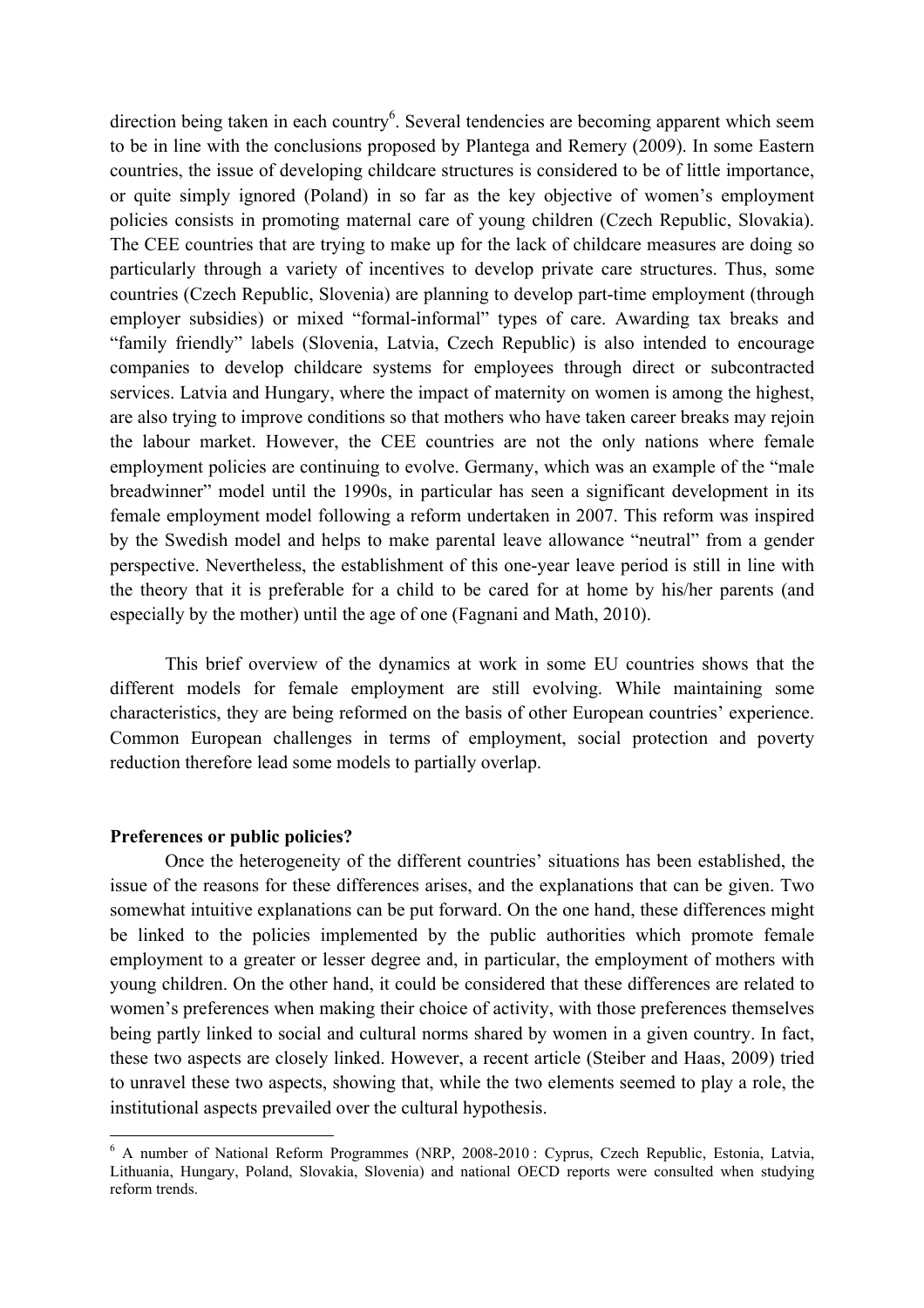Of the determining factors in the employment of women and mothers of young children, we shall therefore focus first on the individual characteristics of women (age, qualifications, nationality, presence of a child under 3, presence of children from 3 to 16 years) and second on the policies implemented, particularly as regards childcare and leave following the birth of a child.

The joint study on the role played by women's individual characteristics and public policy highlights the predominance of the former as a way of explaining the unique situation of women in the labour market. Age, qualification level, nationality, state of health and of course presence of children (younger or older) help to explain most of the employment differences among women. Despite the potential impact of maternity, women are, like men, employed more in the middle of their life cycle than before 25 or after 55 years of age. Unsurprisingly, as for men, poor health also has a negative impact on their employment opportunities.

Level of education plays a major role in explaining the situation of women in the labour market: women with the highest level of initial education are more frequently employed, and that positive effect is even more marked for full-time employment. Nationality also plays a part. On the one hand, it seems that women from an EU country other than the one in which they live are just as likely to be employed as native-born women in that country of residence (both full-time and part-time); on the other hand, it would seem that women from a non-EU country are, conversely, less likely to be employed, which might reflect certain individual choices that could themselves be linked to cultural factors but might also be an indication of discrimination against employing women from outside the EU.

With regard to the link between maternity and employment, it is important to make a distinction between the effect of the presence of a very young child (under the age of 3) and that of older children (aged 3 to 16). The results differ significantly according to the children's age: when their children are still very young (under 3), European women on average opt more for non-employment, whereas the presence of older children (3 to 16) is usually combined with part-time employment.

While the presence of a very young child would appear, on average, to have a highly negative impact on women's employment, this in fact varies according to the country. Thus, as with the given individual characteristics, it is found that the negative impact of the presence of a very young child on the probability of working full-time or part-time is much more apparent in some countries, particularly in some of the new Member States (Czech Republic, Hungary, Estonia) which propose prolonged leave to mothers of young children, but also in some older Member States such as Austria, Finland and Germany. It is therefore in these countries that the difference in both full-time and part-time employment between women with a very young child and women without is the most pronounced.

At the other end of the spectrum, there are in fact two types of countries where the presence of a very young child is not associated with far lower probabilities of being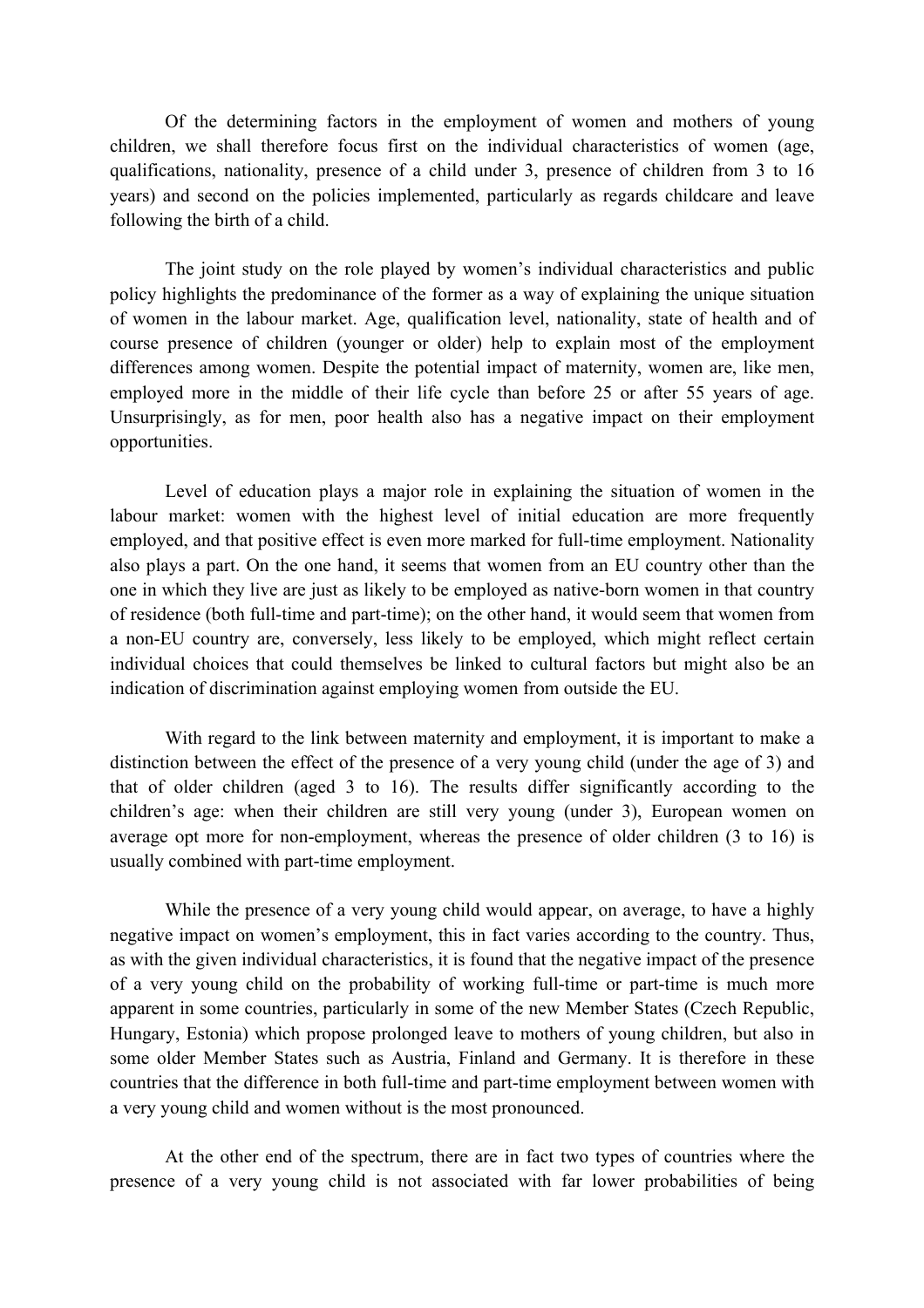employed. These include countries where, relatively speaking, women on average work less than elsewhere: if those women were already inactive before the birth of their child, the difference in probability is not very marked (Italy). However, it can also be seen that there are countries with high rates of female employment and the negative impact of the presence of a young child on employment is relatively limited (Norway and, to a lesser degree, Portugal and the Netherlands).

### **The impact of policies on employment of women and mothers of young children**

While it is well known that developing care services for very young children promotes the employment of mothers, particularly in Europe (Kenjoh, 2005, Uunk *et al.*, 2005, De Henau *et al.,* 2010), the diversity of existing types of care has not yet been fully analysed. The aim here is precisely to examine the impact of the five factors described in the box above: development of public childcare, private childcare and informal childcare<sup>7</sup>, length of paid leave following childbirth and maximum length of leave following childbirth (including unpaid).

It seems that developing public childcare and private childcare favours women's employment, both full-time and part-time. Over and above the positive impact that the development of these types of care can have on the employment of mothers with young children, this positive link suggests a more global beneficial effect on women's employment in general. The ability to reconcile maternity with the pursuit of a professional activity therefore seems to boost the probabilities of women's employment in general, through career progression. In addition, this positive link may also be reinforced by the fact that the countries with the most developed childcare systems for very young children are also those in which other factors have a positive influence on women's employment (such as the development of childcare structures for older children and the relative development of the social sector, which traditionally employs more women).

Conversely, the development of informal childcare is associated with weaker probabilities of employment for women overall. This relationship shows the complexity of the links between informal care and female employment. It is fairly safe to presume that informal childcare is generally offered by women close to the mother (and not by men). From this point of view, there is a balance in which the employment of some women who do not use formal childcare goes hand in hand – or even presupposes – the non-employment of other women. On the other hand, the non-employment of some does not encourage the development of formal childcare structures even if it makes up for it. There is therefore a kind of substitution effect when it comes to the development of informal childcare, which can also be linked to more traditional values that discourage women's employment.

While the development of public childcare or private childcare seems to favour women's employment, the length of leave does not appear to be a determining factor in

!!!!!!!!!!!!!!!!!!!!!!!!!!!!!!!!!!!!!!!!!!!!!!!!!!!!!!!!!!!

 $<sup>7</sup>$  For the three types of childcare mentioned, development is evaluated only for children under the age of 3.</sup>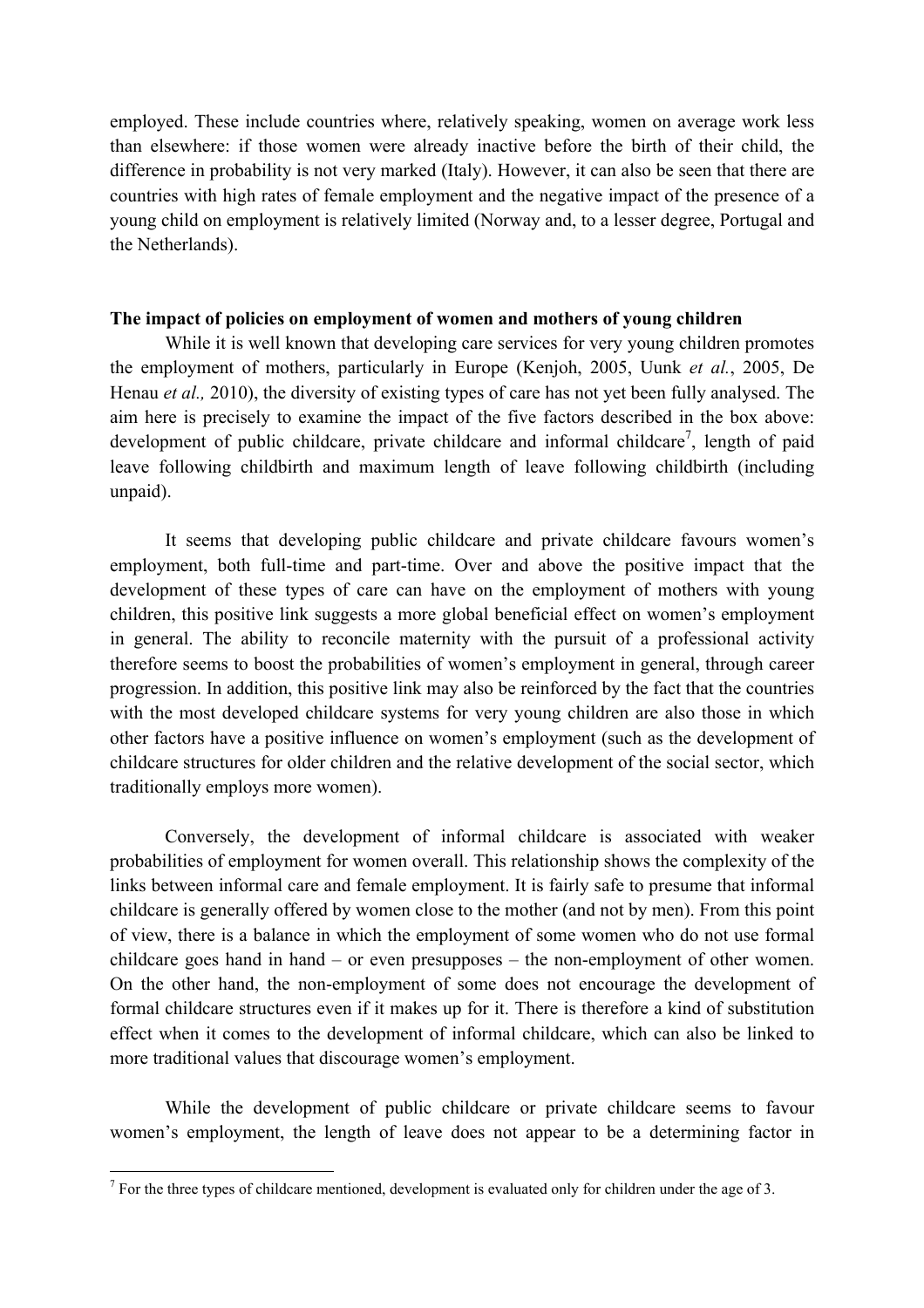women's employment in Europe. It does not seem, therefore, that these measures are capable of promoting the reconciliation between family life and professional life, nor the return to the labour market following childbirth – arguments that are frequently put forward to defend this type of public policy.

When the effect of these measures is tested by focusing solely on their link with the employment of mothers with very young children (under the age of 3), a positive link can be found between the development of public childcare and employment (full-time or part-time). Leave granted after childbirth – while not seeming determinant in women's employment in general – do, however, seem to limit the employment of mothers with young children. This negative link can be seen, on the one hand, between the length of paid leave and part-time employment and, on the other hand, between maximum length of leave and full-time or parttime employment. The length of leave tends therefore to reinforce the negative effect of the presence of a young child on the mother's employment, whereas the development of childcare structures tends to reduce that effect.

### **Conclusion**

Despite having common goals, the situations of European countries in the area of female employment remain highly disparate, and those disparities can partly be explained by the policies implemented in the different countries. Policies aimed at raising women's education levels and those aimed at increasing the availability of formal childcare structures (particularly public childcare) have positive effects on women's employment whereas the importance of informal childcare is conversely often related to lower levels of female employment.

It should be remembered that the goal of increasing women's employment cannot be pursued without reflecting on the eventualities of improving the quality of employment for women. The rise in female part-time work in Europe, as well as that of involuntary part-time work, leads to certain problems. While it allows some form of reconciliation between family life and professional life, it is generally associated, particularly for shorter part-time work, with lower-quality employment and reduced social rights (in terms of unemployment insurance and pension insurance in particular). If the European Union wishes to keep its promises regarding the advancement of gender equality, the goal of increasing female employment rates should therefore be accompanied by a more definite goal in terms of the quality of women's employment.

#### **Bibliography:**

- Erhel C., Guergoat-Larivière M. (2013), "Labour Market Regimes, Family Policies and Women's Behaviour in the EU", *Feminist Economics*, Vol.19(4), pp. 76-109